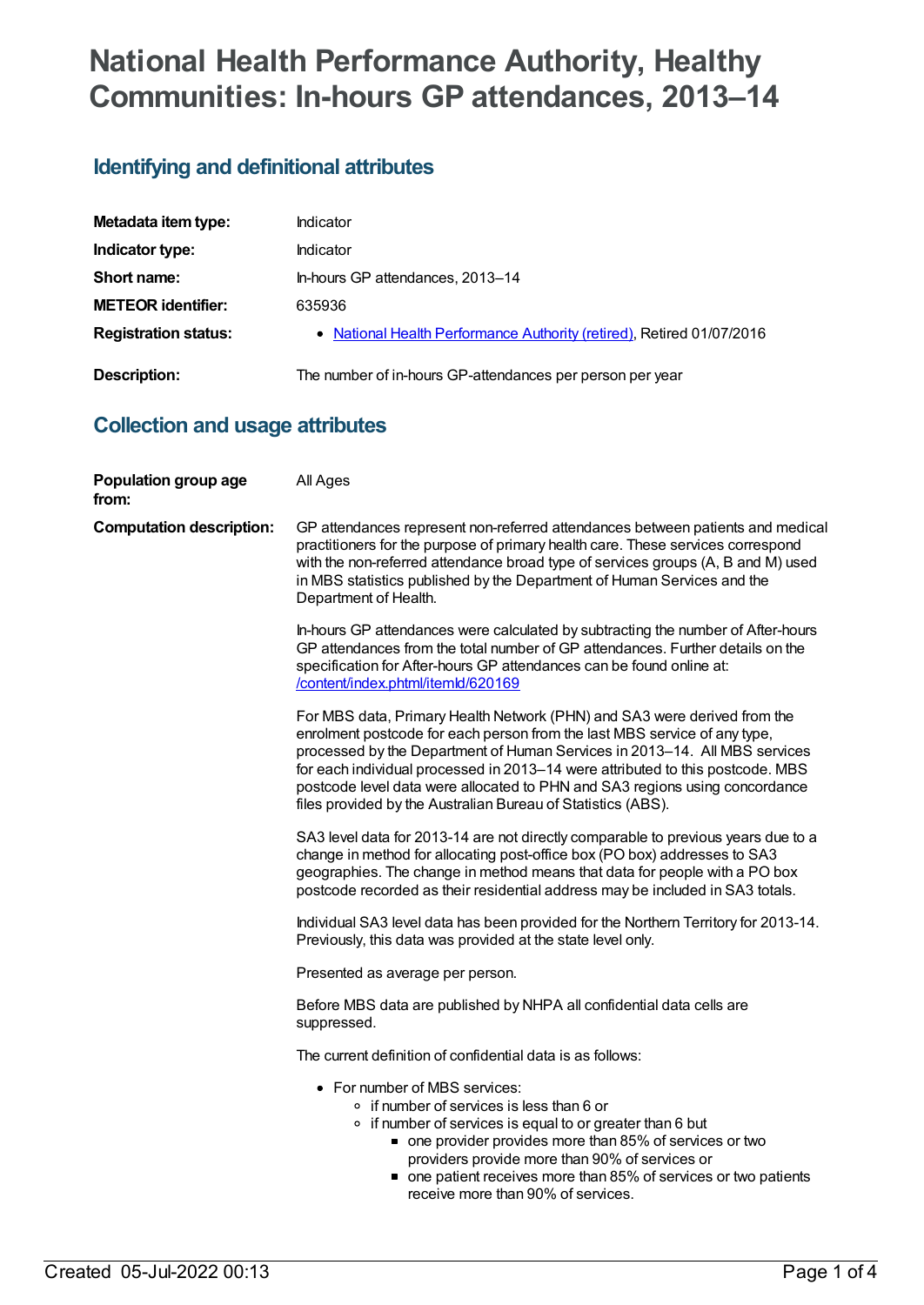| <b>Computation:</b>             | (Numerator + Denominator)                                                                                                                                                                |
|---------------------------------|------------------------------------------------------------------------------------------------------------------------------------------------------------------------------------------|
| Numerator:                      | Number of after-hours GP attendances subtracted from the Total GP<br>attendances claimed through the Medicare Benefits Schedule (MBS), for the<br>financial year of processing, 2013-14. |
| <b>Numerator data elements:</b> | -Data Element / Data Set-                                                                                                                                                                |
|                                 | Person-age, total years N[NN]                                                                                                                                                            |
|                                 | Data Source                                                                                                                                                                              |
|                                 | <b>Medicare (MBS) data</b>                                                                                                                                                               |
|                                 | Guide for use                                                                                                                                                                            |
|                                 | Data source type: Administrative by-product data                                                                                                                                         |
|                                 | Data Element / Data Set-                                                                                                                                                                 |
|                                 | Address-Australian postcode, Australian postcode code (Postcode datafile)<br>{NNNN}                                                                                                      |
|                                 | Data Source                                                                                                                                                                              |
|                                 | <b>Medicare (MBS) data</b>                                                                                                                                                               |
|                                 | Guide for use                                                                                                                                                                            |
|                                 | Data source type: Administrative by-product data                                                                                                                                         |
|                                 | Data Element / Data Set-                                                                                                                                                                 |
|                                 | Person—General Practitioner MBS out of hours health assessment indicator,<br>yes/no code N                                                                                               |
|                                 | Data Source                                                                                                                                                                              |
|                                 | Medicare (MBS) data                                                                                                                                                                      |
|                                 | Guide for use                                                                                                                                                                            |
|                                 | Data source type: Administrative by-product data.                                                                                                                                        |
| Denominator:                    | Total estimated resident population (ERP) of Australia at 30 June 2013.                                                                                                                  |
| Denominator data                | Data Element / Data Set-                                                                                                                                                                 |
| elements:                       | Person—estimated resident population of Australia, total people N[N(7)]                                                                                                                  |
|                                 | Data Source                                                                                                                                                                              |
|                                 | ABS Estimated resident population (total population)                                                                                                                                     |
|                                 | Guide for use                                                                                                                                                                            |
|                                 | Data source type: Census based plus administrative by-product data                                                                                                                       |
| Disaggregation:                 | 2013-14                                                                                                                                                                                  |
|                                 | Disaggregation by Primary Health Network (PHN) and Statistical Area Level 3<br>(SA3)                                                                                                     |
|                                 | Some disaggregation may result in numbers too small for publication.                                                                                                                     |